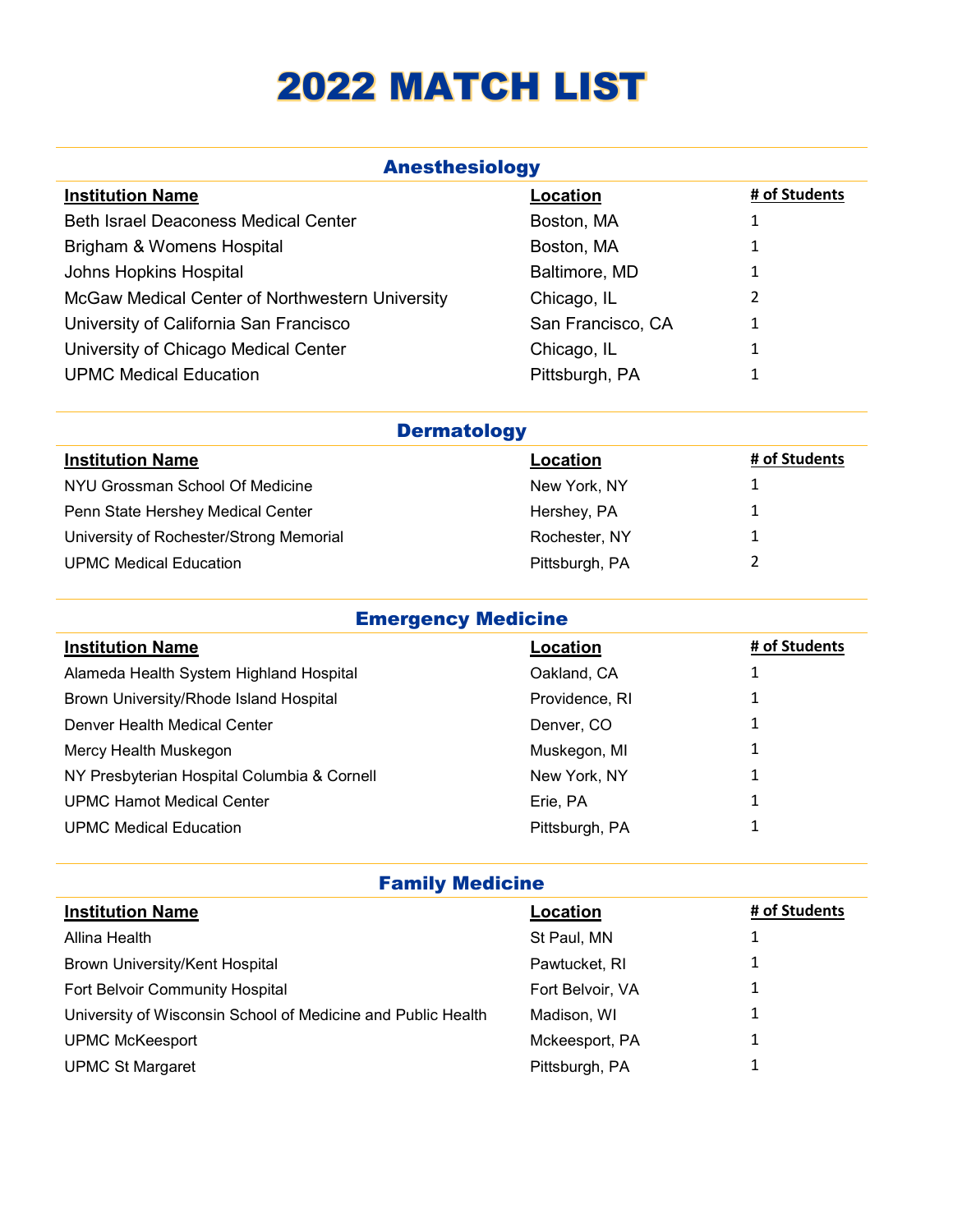| <b>Internal Medicine</b>                        |                     |               |
|-------------------------------------------------|---------------------|---------------|
| <b>Institution Name</b>                         | <b>Location</b>     | # of Students |
| Barnes-Jewish Hospital                          | St Louis, MO        | 2             |
| <b>Beth Israel Deaconess Medical Center</b>     | Boston, MA          | 2             |
| Hospital of the University of Pennsylvania      | Philadelphia, PA    | 1             |
| <b>ISMMS Mount Sinai Hospital</b>               | New York, NY        | 1             |
| Johns Hopkins Hospital                          | Baltimore, MD       | 3             |
| MedStar Georgetown University Hospital          | Washington, DC      | 1             |
| <b>UCLA Medical Center</b>                      | Los Angeles, CA     | 2             |
| University Minnesota Med School                 | Minneapolis, MN     | 1             |
| University of California San Francisco          | San Francisco, CA   | 1             |
| University of Michigan Hospital                 | Ann Arbor, MI       | 2             |
| University of Minnesota Medical School          | Minneapolis, MN     | 1             |
| University of Southern California               | Los Angeles, CA     | 1             |
| University of Texas Southwestern Medical School | Dallas, TX          | 1             |
| University of Virginia                          | Charlottesville, VA | 1             |
| University of Washington Affiliated Hospitals   | Seattle, WA         | 2             |
| University of Wisconsin Hospital and Clinics    | Madison, WI         | 1             |
| <b>UPMC Medical Education</b>                   | Pittsburgh, PA      | 6             |
| Walter Reed National Military Medical Center    | Bethesda, MD        | 1             |
| Yale-New Haven Hospital                         | New Haven, CT       | 1             |
| <b>Interventional Radiology</b>                 |                     |               |
| <b>Institution Name</b>                         | <b>Location</b>     | # of Students |
| <b>Beth Israel Deaconess Medical Center</b>     | Boston, MA          | 1             |
| <b>Emory University School of Medicine</b>      | Atlanta, GA         | 1             |
| <b>Neurological Surgery</b>                     |                     |               |
| <b>Institution Name</b>                         | Location            | # of Students |
| Loyola University Medical Center                | Maywood, IL         | 1             |
| University of Miami Jackson Health System       | Miami, FL           | 1             |
| <b>UPMC Medical Education</b>                   | Pittsburgh, PA      | 1             |
| <b>Neurology</b>                                |                     |               |
| <b>Institution Name</b>                         | Location            | # of Students |
| <b>Boston University Medical Center</b>         | Boston, MA          | 1             |
| Brigham & Womens Hospital                       | Boston, MA          | 1             |
| <b>Cleveland Clinic Foundation</b>              | Cleveland, OH       | 1             |
| Hospital of the University of Pennsylvania      | Philadelphia, PA    | 1             |
| University of Utah Health                       | Salt Lake City, UT  | 1             |

UPMC Medical Education **Pittsburgh, PA** 1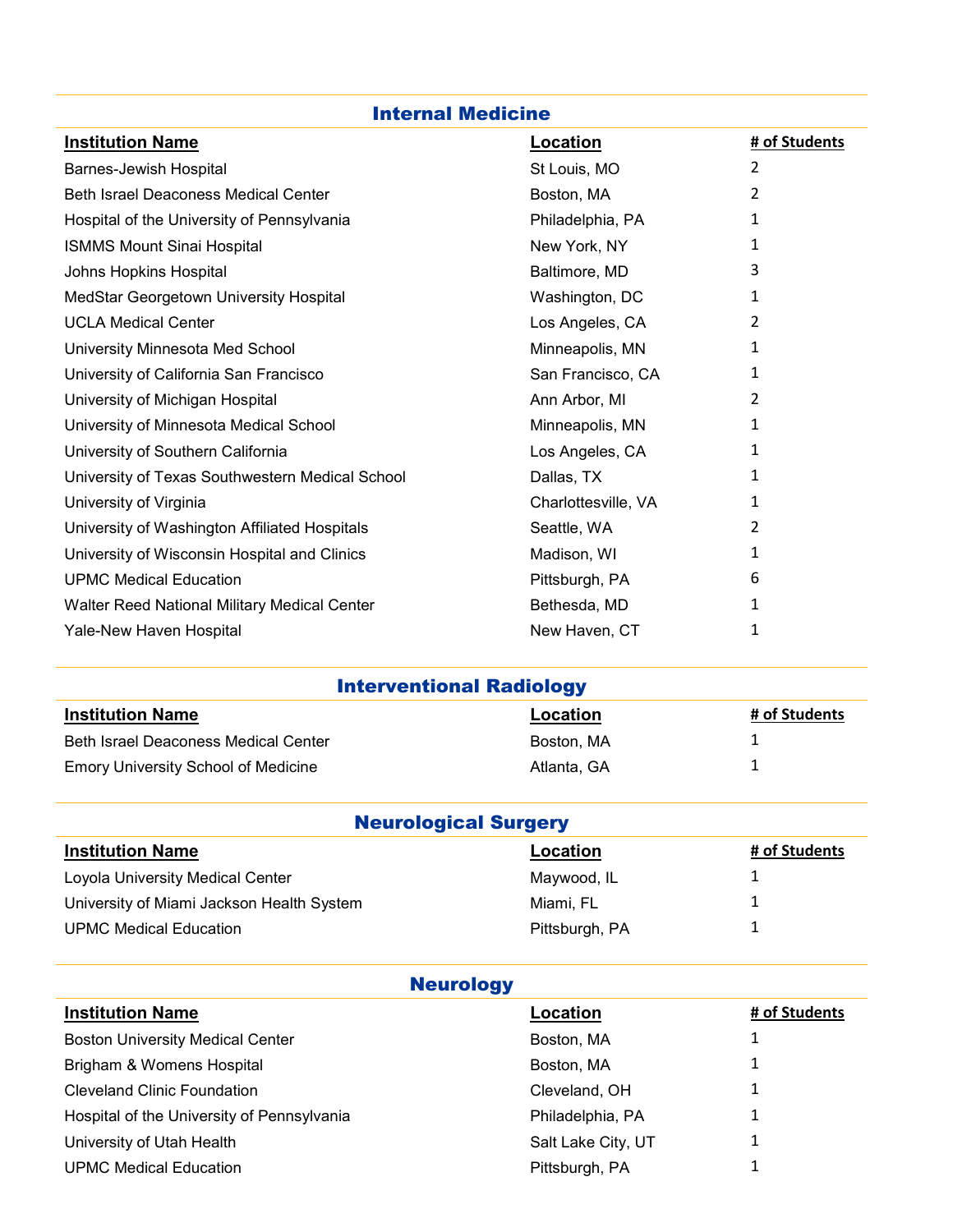| <b>Obstetrics and Gynecology</b>                |                     |               |
|-------------------------------------------------|---------------------|---------------|
| <b>Institution Name</b>                         | Location            | # of Students |
| Brown University/Women & Infants Hospital of RI | Providence, RI      | 1             |
| Mount Sinai Medical Center                      | Miami Beach, FL     |               |
| Swedish Medical Center                          | Seattle, WA         | 1             |
| <b>Temple University Hospital</b>               | Philadelphia, PA    | 2             |
| University of North Carolina Hospitals          | Chapel Hill, NC     |               |
| University of Virginia                          | Charlottesville, VA | 1             |
| <b>UPMC Medical Education</b>                   | Pittsburgh, PA      | 2             |
| Yale-New Haven Hospital                         | New Haven, CT       |               |

| <b>Ophthalmology</b>                        |                |               |
|---------------------------------------------|----------------|---------------|
| <b>Institution Name</b>                     | Location       | # of Students |
| Medical University of South Carolina        | Charleston, SC |               |
| University of Michigan Hospitals            | Ann Arbor, MI  |               |
| <b>UPMC Medical Education</b>               | Pittsburgh, PA |               |
| West Virginia University School of Medicine | Morgantown, WV |               |

| <b>Orthopaedic Surgery</b>                       |                |               |
|--------------------------------------------------|----------------|---------------|
| <b>Institution Name</b>                          | Location       | # of Students |
| <b>ISMMS Mount Sinai Hospital</b>                | New York, NY   |               |
| Mayo Clinic School of Graduate Medical Education | Rochester, MN  |               |
| <b>Ohio State University Medical Center</b>      | Columbus, OH   |               |
| <b>UPMC Medical Education</b>                    | Pittsburgh, PA | 4             |
| West Virginia University School of Medicine      | Morgantown, WV |               |

| <b>Otolaryngology</b>                                       |                |               |  |
|-------------------------------------------------------------|----------------|---------------|--|
| <b>Institution Name</b>                                     | Location       | # of Students |  |
| <b>Beth Israel Deaconess Medical Center</b>                 | Boston, MA     |               |  |
| Harvard Medical School/Massachusetts Eye and Ear (Research) | Boston, MA     |               |  |
| Johns Hopkins Hospital                                      | Baltimore, MD  |               |  |
| University of Washington Affiliated Hospitals               | Seattle, WA    |               |  |
| <b>UPMC Medical Education</b>                               | Pittsburgh, PA |               |  |

| Pediatrics |
|------------|
|------------|

| <b>Pediatrics</b>                      |                 |               |  |
|----------------------------------------|-----------------|---------------|--|
| <b>Institution Name</b>                | Location        | # of Students |  |
| <b>Childrens Hospital</b>              | Boston, MA      |               |  |
| <b>Children's Hospital Los Angeles</b> | Los Angeles, CA |               |  |
| <b>Duke University Medical Center</b>  | Durham, NC      |               |  |
| Johns Hopkins Hospital                 | Baltimore, MD   |               |  |
| Massachusetts General Hospital         | Boston, MA      |               |  |
| Northwestern McGaw/Lurie Children's    | Chicago, IL     | ◢             |  |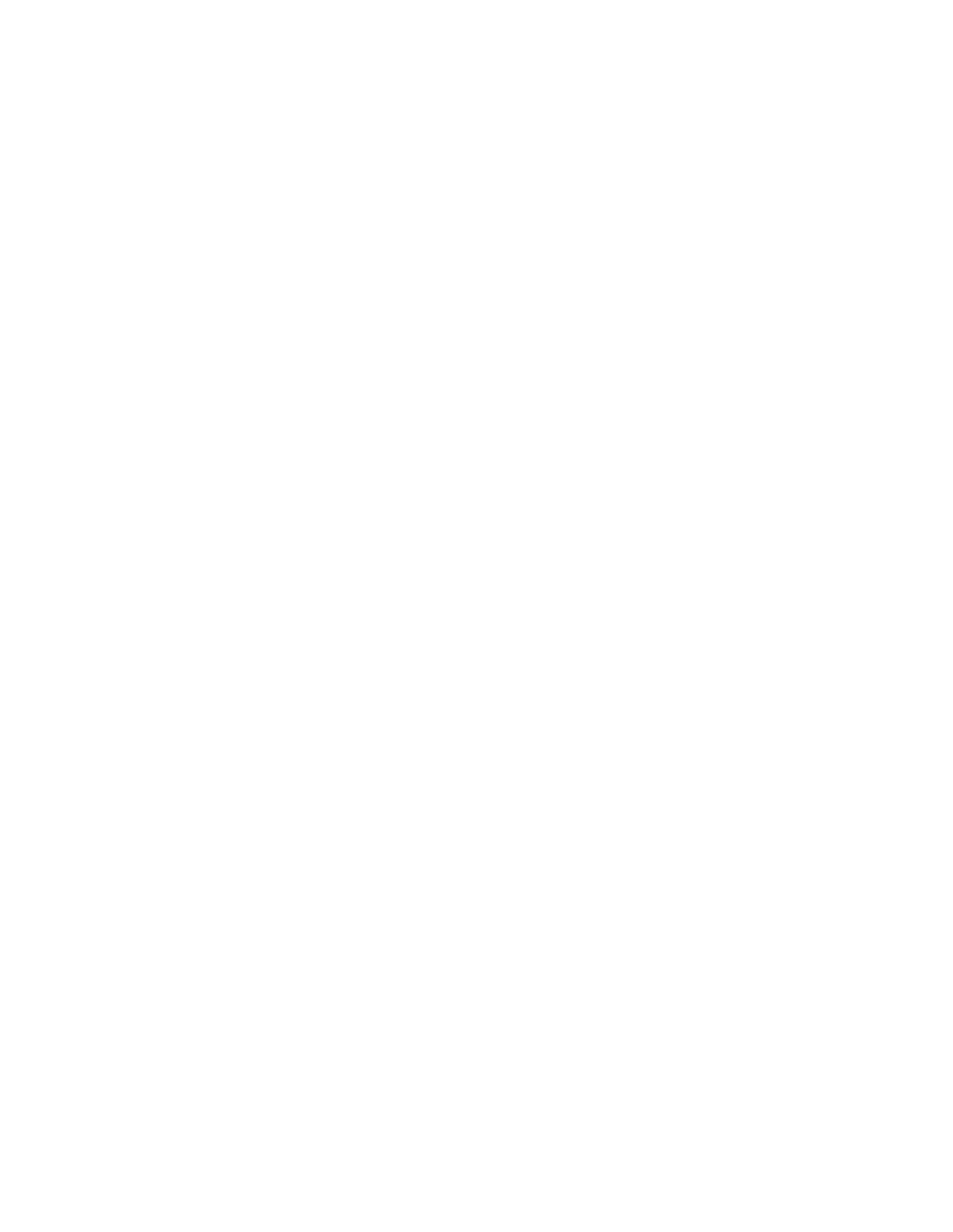## Pediatrics (continued)

| NYP Hospital Columbia University Med Center  | New York, NY       | 1           |
|----------------------------------------------|--------------------|-------------|
| University of North Carolina Hospitals       | Chapel Hill, NC    | 1           |
| University of Utah Health                    | Salt Lake City, UT | 1           |
| <b>UPMC Medical Education</b>                | Pittsburgh, PA     | 1           |
| Walter Reed National Military Medical Center | Bethesda, MD       | 1           |
| Yale-New Haven Hospital                      | New Haven, CT      | $\mathbf 1$ |
|                                              |                    |             |

| <b>Plastic Surgery (Integrated)</b> |            |               |  |
|-------------------------------------|------------|---------------|--|
| <b>Institution Name</b>             | Location   | # of Students |  |
| Brigham & Womens Hospital           | Boston. MA |               |  |

| <b>Psychiatry</b>                                          |                   |               |  |  |
|------------------------------------------------------------|-------------------|---------------|--|--|
| <b>Institution Name</b>                                    | Location          | # of Students |  |  |
| Brigham and Women's Hospital                               | Boston, MA        | 1             |  |  |
| Case Western/University Hospitals Cleveland Medical Center | Cleveland, OH     | 1             |  |  |
| <b>Emory University School of Medicine</b>                 | Atlanta, GA       | 1             |  |  |
| UC San Diego Medical Center                                | San Diego, CA     | 1             |  |  |
| University of California San Francisco                     | San Francisco, CA | 2             |  |  |
| University of Illinois College of Medicine                 | Chicago, IL       | 1             |  |  |
| University of Southern California                          | Los Angeles, CA   | 1             |  |  |
| <b>UPMC Medical Education</b>                              | Pittsburgh, PA    | 1             |  |  |

## Radiology-Diagnostic

| <b>Institution Name</b>                       | Location         | # of Students |
|-----------------------------------------------|------------------|---------------|
| <b>Barnes-Jewish Hospital</b>                 | St. Louis, MO    | 3             |
| <b>Creighton University</b>                   | Phoenix, AZ      |               |
| Thomas Jefferson University                   | Philadelphia, PA |               |
| University of Colorado School of Medicine     | Aurora, CO       |               |
| University of Washington Affiliated Hospitals | Seattle, WA      |               |
| <b>UPMC Medical Education</b>                 | Pittsburgh, PA   |               |

## Surgery-General

| <b>Institution Name</b>                         | Location            | # of Students |
|-------------------------------------------------|---------------------|---------------|
| <b>Crozer-Chester Medical Center</b>            | Upland, PA          |               |
| NYP Hospital-Columbia University Medical Center | New York, NY        |               |
| University of Louisville School of Medicine     | Louisville, KY      |               |
| University of Minnesota Medical School          | Minneapolis, MN     |               |
| University of Southern California               | Los Angeles, CA     |               |
| University of Tennessee Health Science Center   | Memphis, TN         |               |
| University of Virginia                          | Charlottesville, VA |               |
| <b>UPMC Medical Education</b>                   | Pittsburgh, PA      | 2             |
| <b>UPMC Mercy Hospital</b>                      | Pittsburgh, PA      |               |